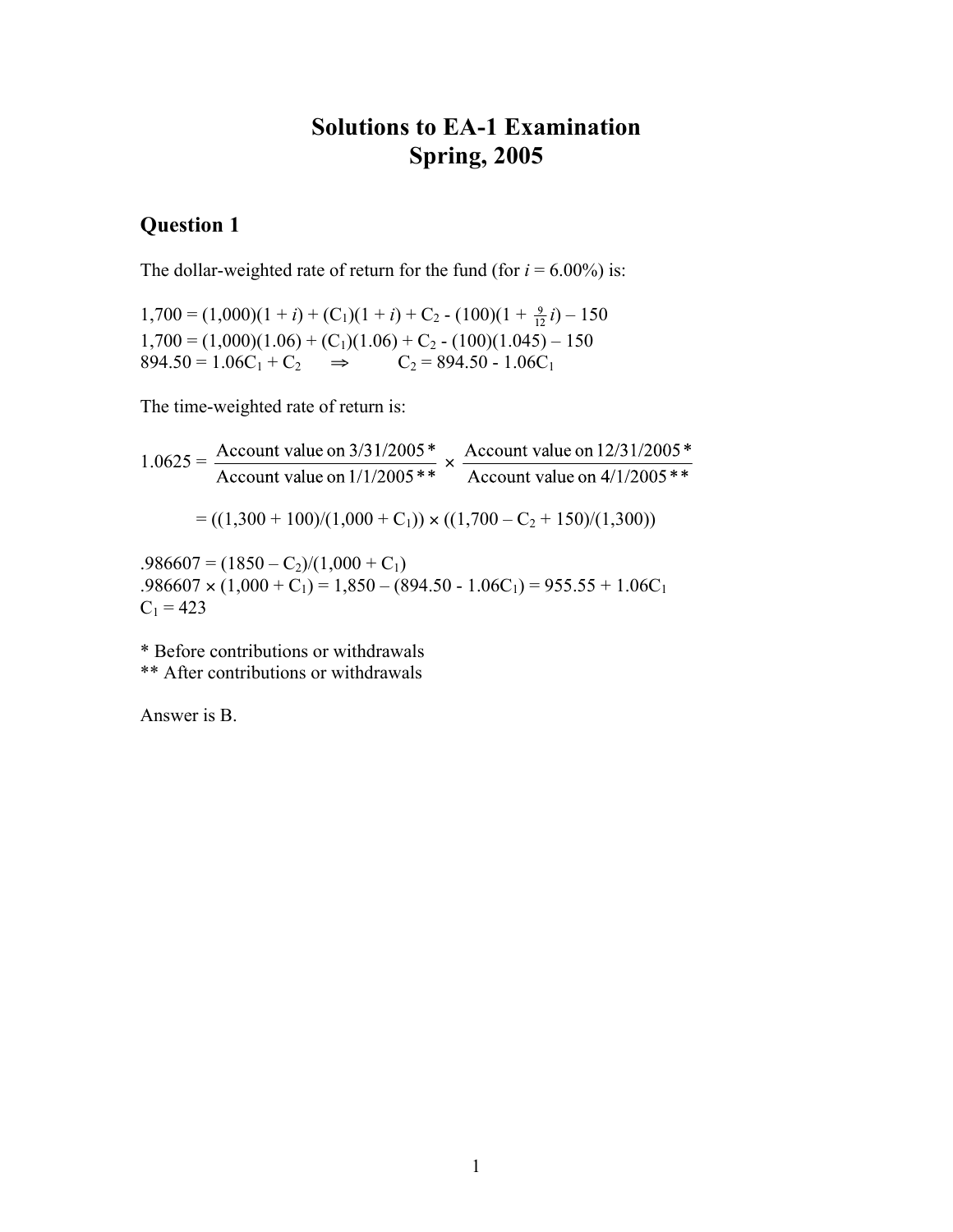For  $i = .05$ ,  $i^{(2)}/2 = 1.05^{1/2}$  - 1 = .024695

Since there are 10 bonds, the face amount of each bond is \$10,000 (\$100,000/10). The bond coupons are payable semiannually, each coupon equal to \$300 (3% of \$10,000). Taking the present value at the beginning of the year of each year's coupons:

 $300 a_{\frac{1}{2}024695} = 578$ 

The redemption value of each bond is \$12,500 (125% of \$10,000), with the exception of the  $4<sup>th</sup>$  redemption (equal to \$10,000). The present value of the redemption values is:

$$
12,500 \, a_{\overline{10005}} \nu^9 - 2,500 \nu^{13} = 60,893
$$

Since the first bond isn't redeemed until the end of the  $10<sup>th</sup>$  year, there will be coupon payments for all 10 bonds in the amount of \$5,780 (578  $\times$  10) for each of the first 10 years. Beginning in the  $11<sup>th</sup>$  year, the annual coupon payments will reduce by \$578 each year. The present value of the coupon payments is:

$$
5,780 \ddot{a}_{\overline{10}|.05} + 578 \left(Da\right)_{\overline{9}|.05} v^9 = 60,963
$$

The purchase price of the serial bond is equal to the sum of the present value of the redemption value and the present value of the coupon payments:

 $60,893 + 60,963 = 121,856$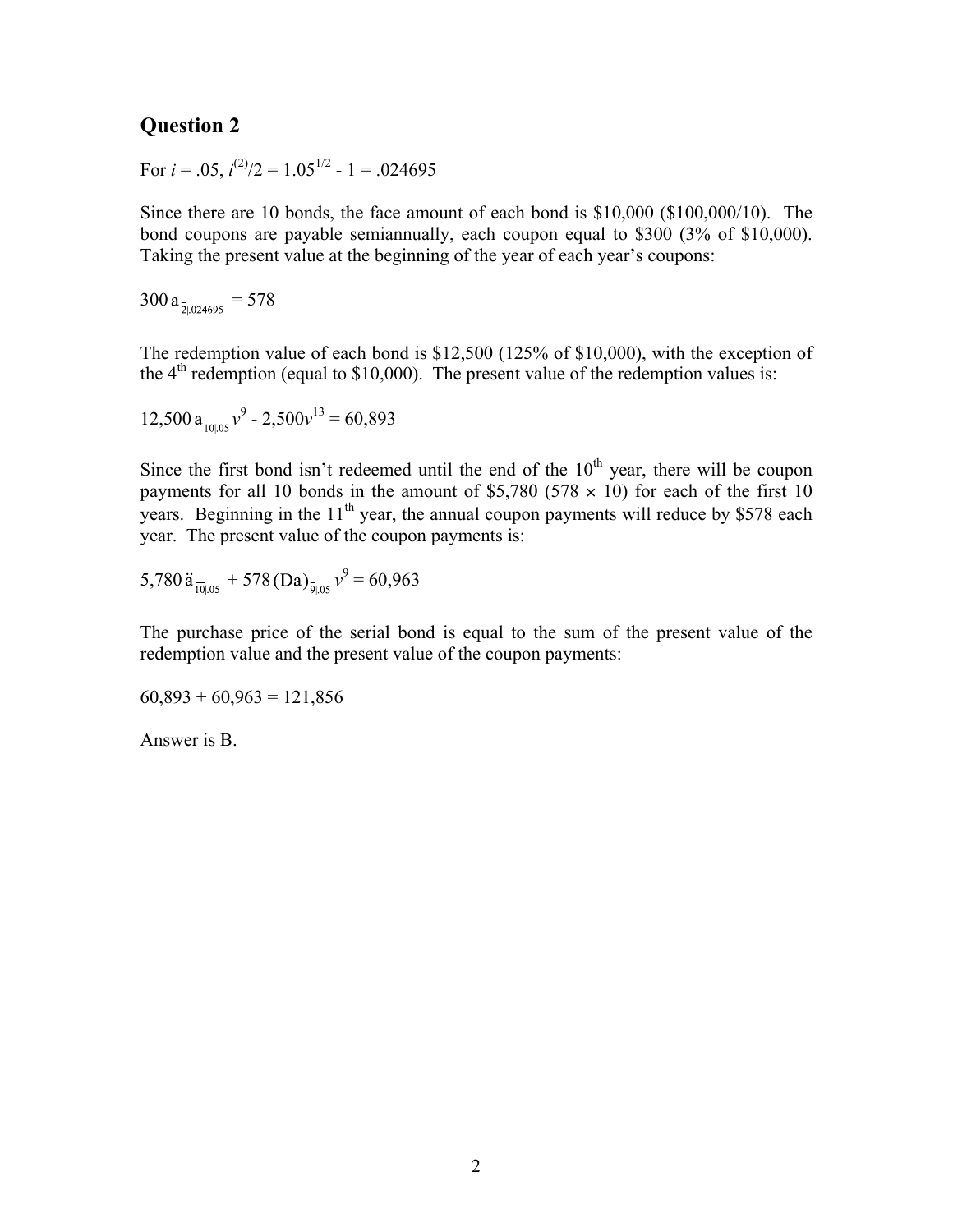For  $i^{(2)} = .05$ ,  $i = 1.025^2 - 1 = .050625$ 

Annual loan payment =  $$1,000/a_{\frac{20,050625}{20,050625}}$  = \$80.67 Accumulated loan payments after 20 years =  $$80.67 s_{\overline{20,06}} = $2,967$  $1 + R = (2,967/1,000)^{1/20} = 1.0559$  $R = 5.59\%$ 

Answer is B.

## **Question 4**

The present value of each annuity can be written as follows:

I.  $100a_{65}$ II.  $90a_{65:65} + (54a_{65|65}) \times 2 = 90a_{65:65} + (54(a_{65} - a_{65:65}) \times 2) = 108a_{65} - 18a_{65:65}$ III.  $70a_{65:65} + (P(a_{65} - a_{65:65}) \times 2) = 2Pa_{65} + (70 - 2P)a_{65:65}$ 

Setting the first two actuarially equivalent annuities equal,

 $100a_{65} = 108a_{65} - 18a_{65:65}$  $100 = 108 - 18 \times (a_{65:65}/a_{65})$  $a_{65:65}/a_{65} = 0.4444$ 

Setting the first and third actuarially equivalent annuities equal,

 $100a_{65} = 2Pa_{65} + (70 - 2P)a_{65:65}$  $100 = 2P + (70 - 2P)(a_{65:65}/a_{65}) = 2P + (70 - 2P)(0.4444)$  $P = 62$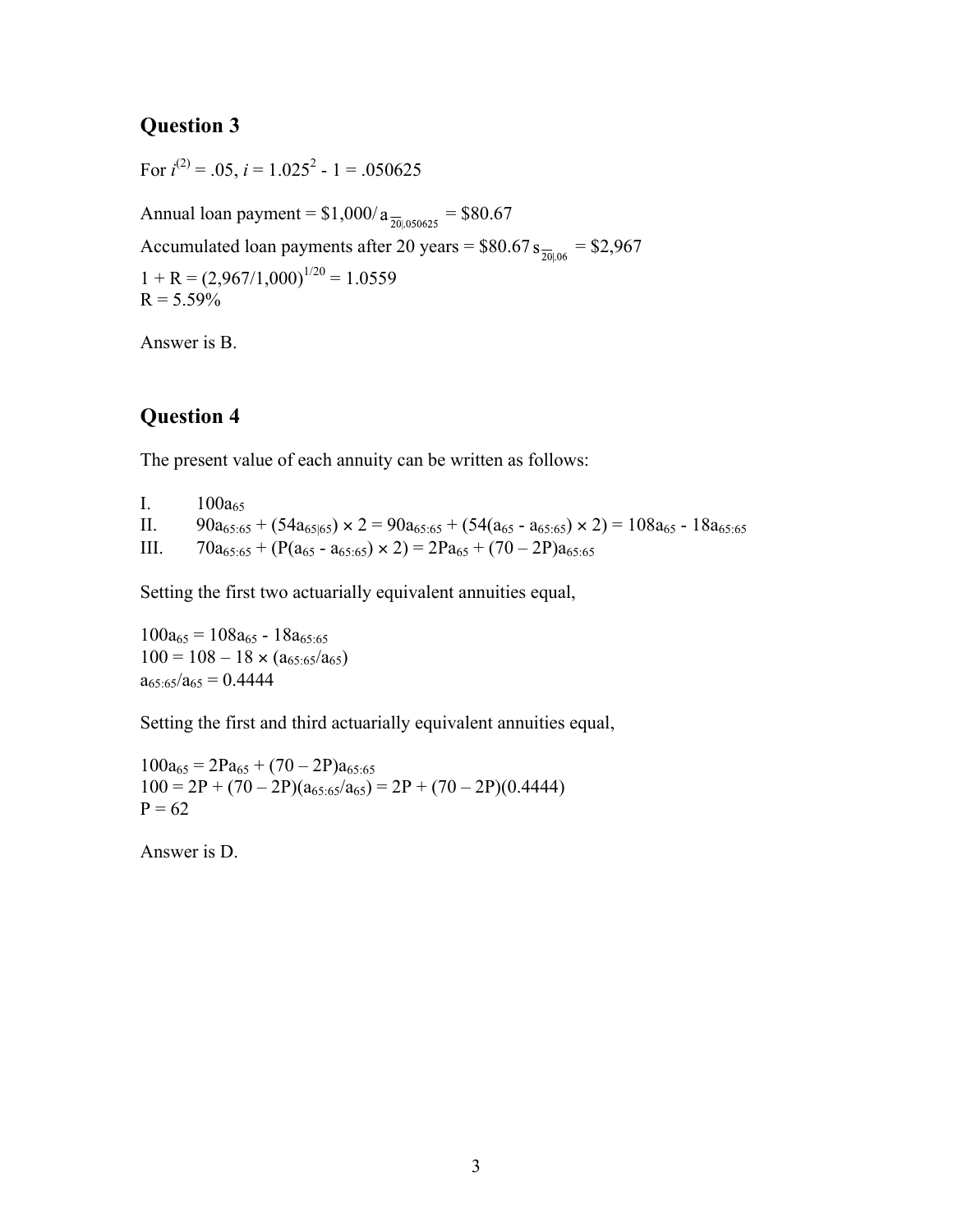The payments under the terms of the annuity are guaranteed for the first 5 years, and the payments after the first 5 years are made only if Smith was still alive 5 years earlier. Using first principles to write an expression for the present value of the annuity:

$$
PV = 1,000 a_{\overline{s}} + 1,000(v^6 p_{65} + v^7 2p_{65} + v^8 3p_{65} + ...)
$$
  
= 1,000 a\_{\overline{s}} + 1,000v^5 (v p\_{65} + v^2 2p\_{65} + v^3 3p\_{65} + ...)  
= 1,000 a\_{\overline{s}} + 1,000v^5 a\_{65}  
= 4,329 + 7,973  
= 12,302

Answer is C.

## **Question 6**

Since mortality rates double beginning at age 75, the mortality rate at age 75 and greater is 0.10, and the probability of survival at age 75 and greater is 0.90.

Y = 1,000 a<sub>65.25]</sub> = 1,000 x (v 
$$
p_{65} + v^2
$$
 2 $p_{65} + ... + v^{25}$  25 $p_{65}$ )  
= 1,000 x (v  $p_{65} + v^2$  2 $p_{65} + ... + v^{10}$  10 $p_{65} + v^{11}$  10 $p_{65}p_{75} + ... + v^{25}$  10 $p_{65}$  15 $p_{75}$ )  
= 1,000 x (0.95 $v + (0.95v)^2 + ... + (0.95v)^{10} + (0.95v)^{10}(0.9v) + ... + (0.95v)^{10}(0.9v)^{15}$ )  
= 1,000 x (0.95 $v + (0.95v)^2 + ... + (0.95v)^{10} + (0.95v)^{10}[(0.9v) + ... + (0.9v)^{15}]$ )

Note that  $.95v = .95/1.05 = 1/(1.05/0.95) = 1/1.1053$ , and  $.9v = .9/1.05 = 1/(1.05/.9) = 1/1.1667$ 

Therefore, Y = 1,000  $\times$  ( $a_{\frac{1}{1011053}} + (0.95v_{.05})^{10}$ ( $a_{\frac{1511667}{1511667}}$ )) = 7,994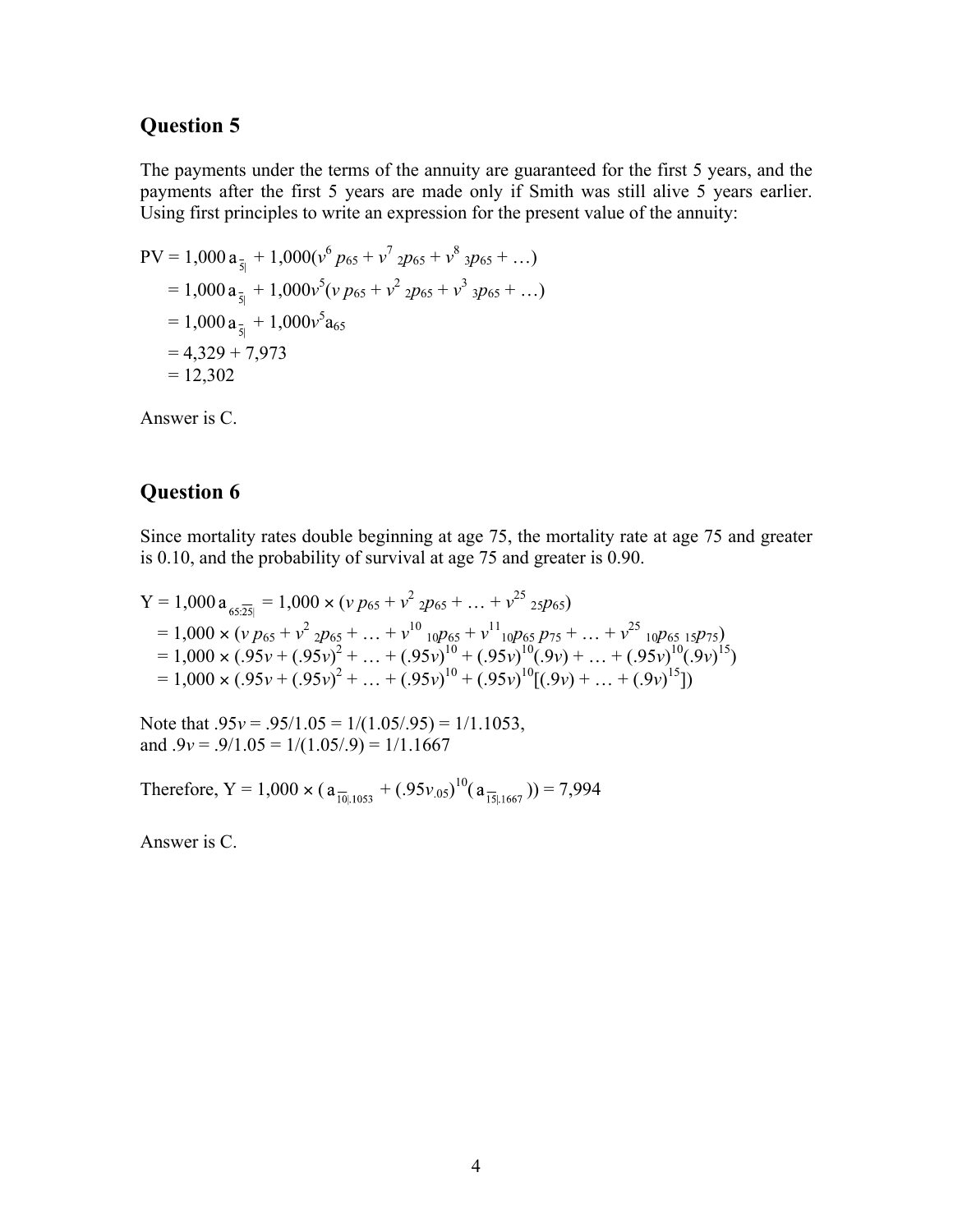$$
p_x = l_{x+1}/l_x = Bc^{-(x+1)}/Bc^{-x} = 1.01^{-(x+1)}/1.01^{-x} = 1.01^{-1} = 0.990099
$$
 for all x > 0

 $p_{xx} = (p_x)(p_x) = 0.990099^2 = 0.980296$ 

Let the single premium be P.

$$
P = 1,000 a_{xx} = 1,000 (a_x + a_x - a_{xx})
$$
  
= 1,000 × [(v p<sub>x</sub> + v<sup>2</sup> 2p<sub>x</sub> + v<sup>3</sup> 3p<sub>x</sub> + ...) × 2 - (v p<sub>xx</sub> + v<sup>2</sup> 2p<sub>xx</sub> + v<sup>3</sup> 3p<sub>xx</sub> + ...)]  
= 1,000 × [(.990099v + (.990099v)<sup>2</sup> + ...) × 2 - (.980296v + (.980296v)<sup>2</sup> + ...)]

Note that .990099*v* = .990099/1.05 = 1/(1.05/.990099) = 1/1.0605, and .980296*v* = . 980296/1.05 = 1/(1.05/.980296) = 1/1.0711

Therefore, P = 1,000  $\times$  (2  $a_{\overline{\omega}_{|0605}} - a_{\overline{\omega}_{|0711}}$ ) = 1,000  $\times$  ((2/.0605) – 1/.0711)  $= 18,993$ 

Answer is A.

### **Question 8**

$$
{}_{n|}a_{\overline{2n}|} = v^{n+1} + v^{n+2} + \dots + v^{3n} = 8.00407
$$
  

$$
{}_{n-1|}a_{\overline{2n+1}|} = v^n + v^{n+1} + \dots + v^{3n} = 8.63279
$$
  

$$
{}_{n-1|}a_{\overline{2n+1}|} - {}_{n|}a_{\overline{2n}|} = v^n = 8.63279 - 8.00407 = 0.62872
$$

 $\overline{a}$ 

$$
\int_{\text{min}} a_{\overline{2n}} = v^n a_{\overline{2n}} = v^n \left( \frac{1 - v^{2n}}{\text{i}} \right) = 0.62872 \times \left( \frac{1 - 0.62872^2}{\text{i}} \right) = 8.00407
$$
  
i = .0475, or 4.75%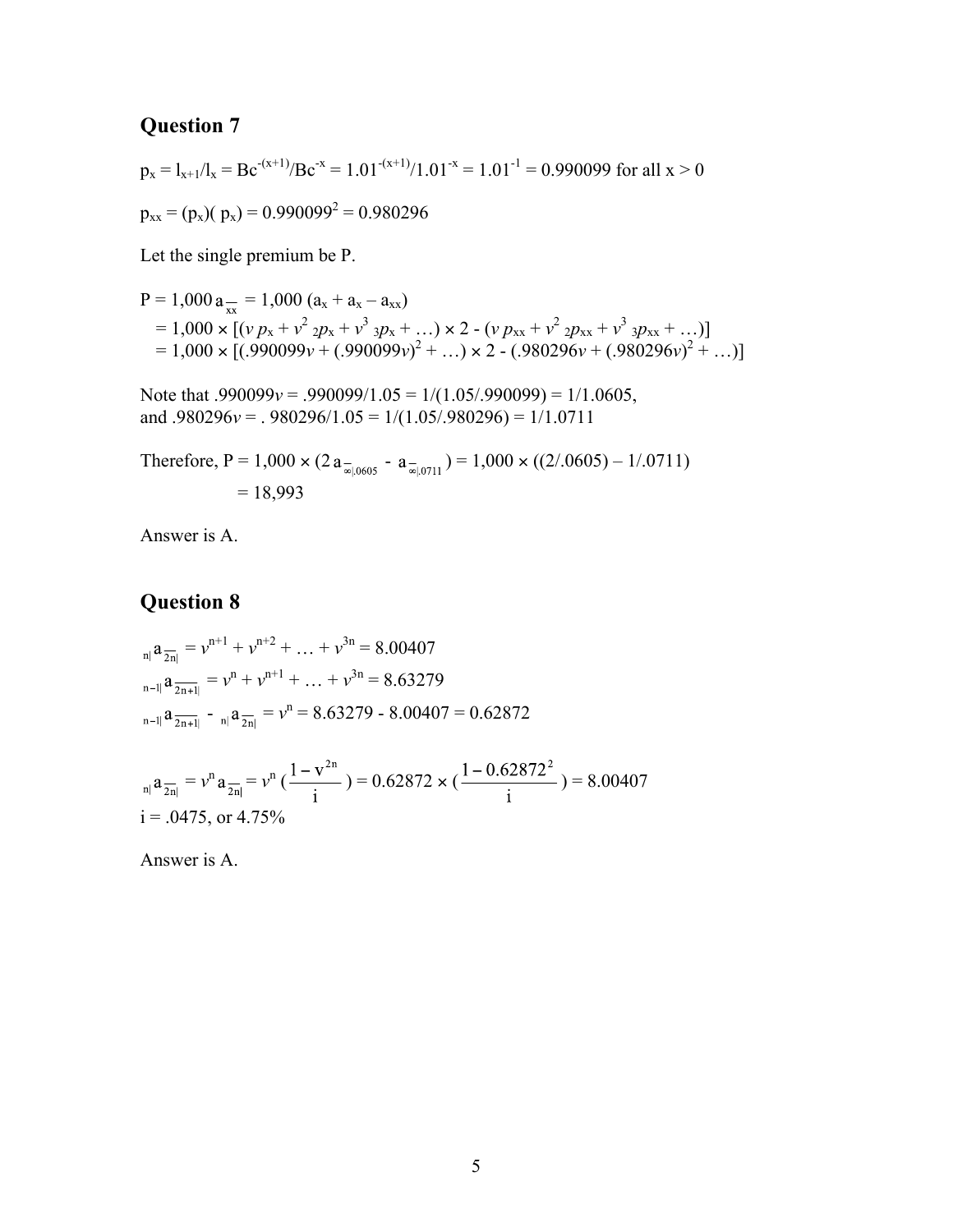Note that  $p_{40} = I_{41}/I_{40} = \frac{59}{60}$ ,  $p_{41} = I_{42}/I_{41} = \frac{58}{59}$ , etc.

Also, the last age at which there is a possibility of an annuity payment is age 99. That means that there is a maximum of 59 annuity payments.

Let the single premium be P.

$$
P = 100,000 \times (q_{40}q_{40}v + p_{40}p_{40}q_{41}q_{41}v^{2} + ...)
$$
  
= 100,000 \times (\frac{1}{60})^{2}v + (\frac{59}{60} \times \frac{1}{59})^{2}v^{2} + ...)  
= 100,000 \times (\frac{1}{60})^{2} a\_{\frac{1}{59}} = 524

Answer is C.

#### **Question 10**

The outstanding balance of the annuity at any point in time is equal to the present value of the future payments.

After 9 years, there remain payments of .5X for 11 years plus an additional payment of .5X in year 10. After 10 years, all remaining payments are .5X.

Outstanding balance after 9 years =  $.5Xa_{\overline{11}} + .5Xv = 4.6294X$ Outstanding balance after 10 years =  $.5Xa_{\overline{10}} = 3.8609X$ Outstanding balance after 11 years = .5X  $a_{\overline{9}}$  = 3.5539X

The principal repaid in a particular payment is the difference between the outstanding balance at the beginning of the year and the outstanding balance at the end of the year.

$$
Y = \frac{4.6294X - 3.8609X}{3.8609X - 3.5539X} = 2.5033
$$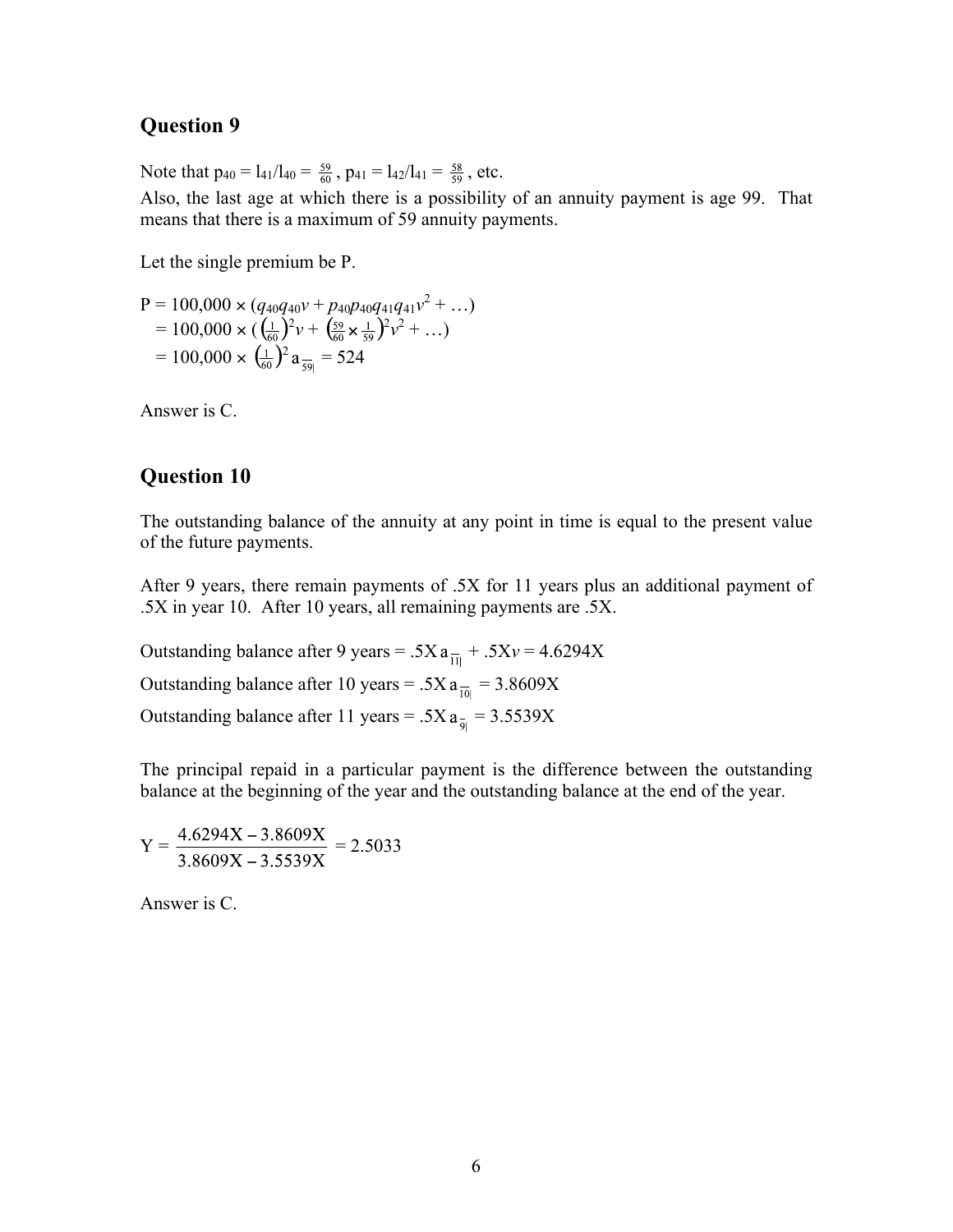Contribution in 2005:  $6\%$  of \$50,000 = \$3,000 Each subsequent contribution will increase by 4%, as the salary increases.

$$
X = 3,000(1.05^{24}) + 3,000(1.04)(1.05^{23}) + ... + 3,000(1.04^{24})
$$
  
= 3,000(1.04<sup>24</sup>) × [( $\frac{1.05}{1.04}$ )<sup>24</sup> + ( $\frac{1.05}{1.04}$ )<sup>23</sup> + ... + ( $\frac{1.05}{1.04}$ ) + 1]  
= 3,000(1.04<sup>24</sup>) × [(1.0096)<sup>24</sup> + (1.0096)<sup>23</sup> + ... + 1.0096 + 1]  
= 3,000(1.04<sup>24</sup>) × s<sub>25]</sub>0096  
= 216,114

Answer is D.

# **Question 12**

$$
1_{64}^{(T)} = 1_{63}^{(T)} \times (1 - q_{63}^{(1)} - q_{63}^{(2)}) \implies 1_{64}^{(T)} = 500 \times (1 - .05 - .50) \implies 1_{64}^{(T)} = 225
$$
  
\n
$$
p_{63}^{(T)} = 1 - q_{63}^{(1)} - q_{63}^{(2)} = 1 - .05 - .50 = .45
$$
  
\n
$$
2 q_{63}^{(2)} = q_{63}^{(2)} + p_{63}^{(T)} q_{64}^{(2)} \implies .60 = .50 + (.45 \times q_{64}^{(2)}) \implies q_{64}^{(2)} = .2222
$$
  
\n
$$
1_{1}^{(1)} = 1_{64}^{(T)} \times (1 - q_{64}^{(1)} - q_{64}^{(2)}) \implies 1_{65}^{(T)} = 225 \times (1 - .1556 - .2222) \implies 1_{65}^{(T)} = 140
$$
  
\n
$$
p_{64}^{(T)} = 1 - q_{64}^{(1)} - q_{64}^{(2)} = 1 - .1556 - .2222 = .6222
$$
  
\n
$$
2_{1}^{(3)} = 2 p_{63}^{(T)} q_{65}^{(1)} \implies .042 = .45 \times .6222 \times q_{65}^{(1)} \implies q_{65}^{(1)} = .15
$$
  
\n
$$
d_{65}^{(1)} = 1_{65}^{(T)} q_{65}^{(1)} = 140 \times .15 = 21
$$
  
\n
$$
1_{65}^{(T)} - 1_{66}^{(T)} = d_{65}^{(1)} + d_{65}^{(2)} \implies 140 - 0 = 21 + d_{65}^{(2)} \implies d_{65}^{(2)} = 119
$$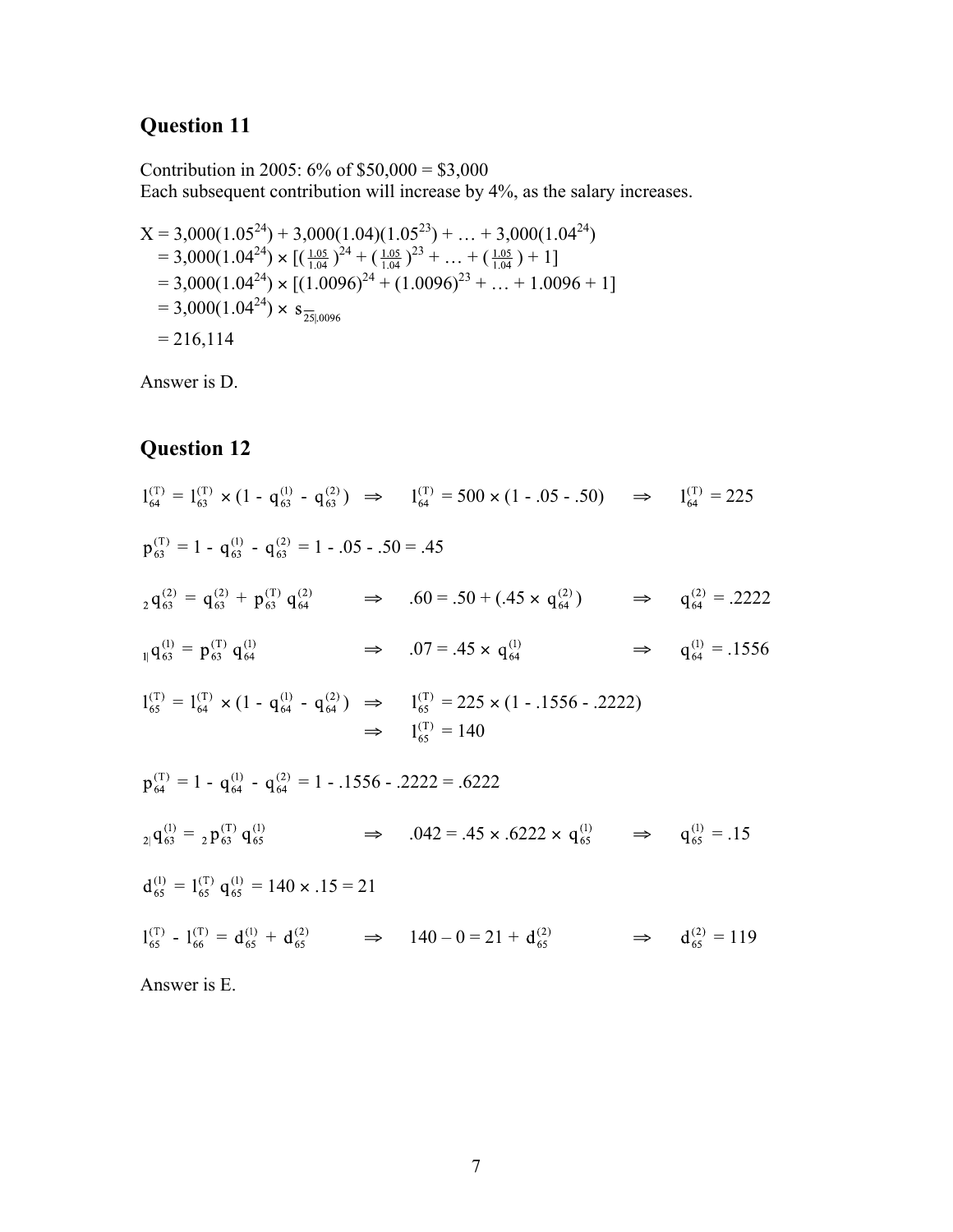There is a constant force of mortality since  $\mu_x$  is a constant. From formula 1.12 in the Jordan text ("Life Contingencies"),

 $p_x = e^{-.1}$  and  $n p_x = e^{-.1n}$ 

The probability of a life surviving 10 years is:

 $_{10}p_x = e^{-1}$ 

For two independent lives age 30 and 50 to die within 10 years of each other, the one who dies last cannot live for more than 10 years after the other dies. This has a probability of:

$$
1 - {}_{10}p_x = 1 - e^{-1}
$$

Answer is E.

## **Question 14**

From an approximation on page 174 of the Jordan text ("Life Contingencies"),

$$
X = \stackrel{\circ}{\mathbf{e}}_{60:\overline{1.5|}} = e_{60:\overline{1.5|}} + \frac{1}{2}(1 - 1.5P_{60})
$$
  
=  $[p_{60} + (p_{60})(\frac{1}{2}p_{61})] + \frac{1}{2}[1 - (p_{60})(1 - \frac{1}{2}q_{61})]$   
=  $[-98 + \frac{1}{2}(.98)(.978)] + \frac{1}{2}[1 - (.98)(1 - \frac{1}{2}(.022))]$   
= 1.4746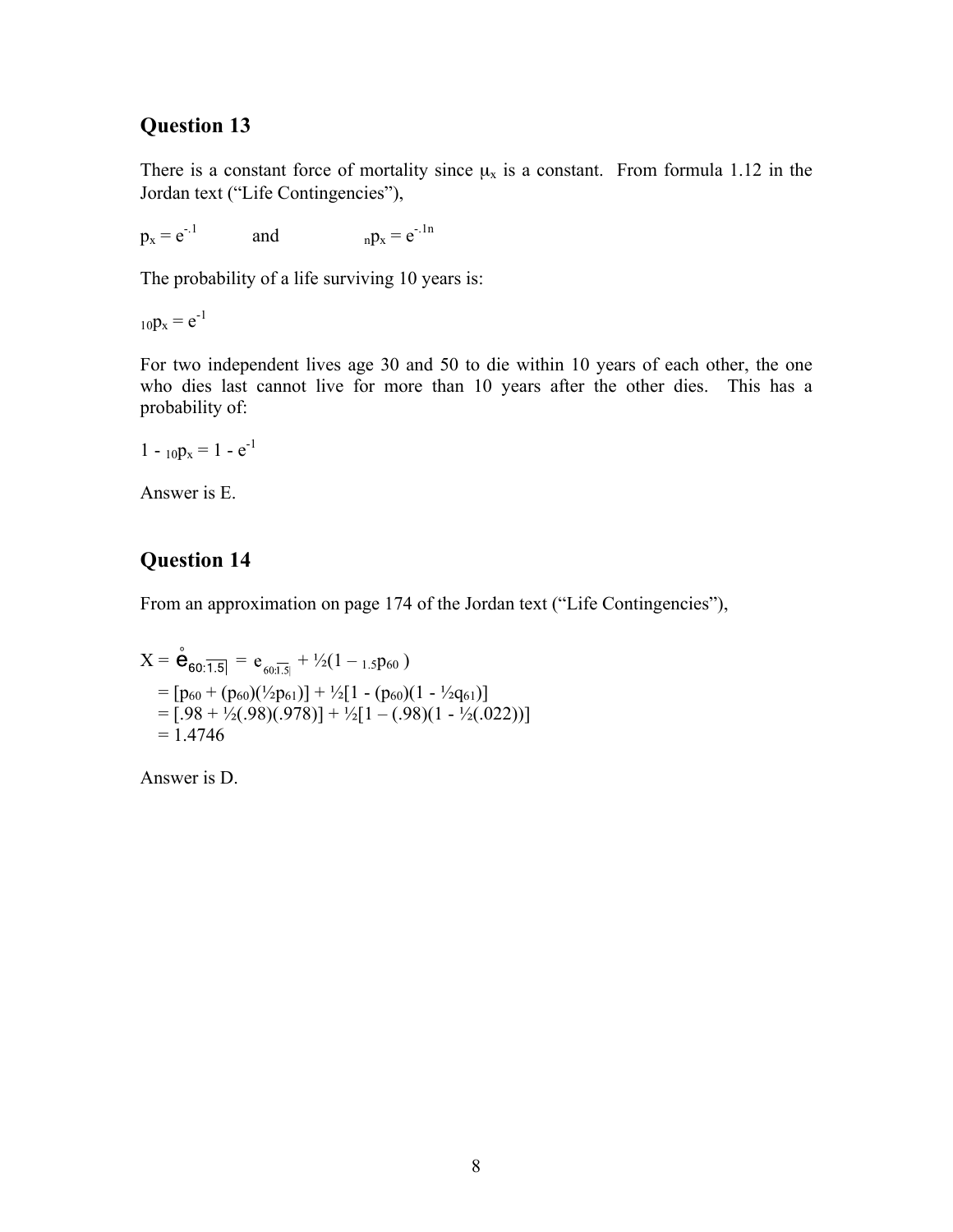The following relationships from formula 3.11 of the Jordan text ("Life Contingencies") can be used to determine the life annuity values:

 $A_x = 1 - d\ddot{a}_x$  and  $A_{x\ddot{n}} = 1 - d\ddot{a}_{x\ddot{n}}$ 

From formula 3.7 of the Jordan text ("Life Contingencies"):  $A_{x,\overline{n}} = A_{x,\overline{n}}^{\dagger} + {}_nE_x$ 

Also recall that  $d = i/(1 + i)$ 

Finally, the present value of a temporary annuity is equal to the present value of the life annuity reduced by the present value of the annuity payments after the temporary period:

$$
\ddot{a}_{x:n} = \ddot{a}_x - {}_nE_x \ddot{a}_{x+n}
$$

Using the given data,

$$
A_{40} = 1 - d\ddot{a}_{40} \qquad \Rightarrow \qquad 0.30 = 1 - \frac{.04}{1.04} \ddot{a}_{40} \qquad \Rightarrow \qquad \ddot{a}_{40} = 18.2
$$
\n
$$
A_{50} = 1 - d\ddot{a}_{50} \qquad \Rightarrow \qquad 0.35 = 1 - \frac{.04}{1.04} \ddot{a}_{50} \qquad \Rightarrow \qquad \ddot{a}_{50} = 16.9
$$

$$
A_{40:\overline{10}|} = 1 - d\ddot{a}_{40:\overline{10}|}
$$
  
\n
$$
\ddot{a}_{40:\overline{10}|} = (1 - A_{40:\overline{10}|})/d
$$
  
\n
$$
\ddot{a}_{40:\overline{10}|} = (1 - A_{40:\overline{10}|}^1 - 10E_{40})/d = (1 - 0.09 - 10E_{40})/d = (0.91 - 10E_{40})/d
$$
  
\nAlso,  $\ddot{a}_{40:\overline{10}|} = \ddot{a}_{40} - 10E_{40}\ddot{a}_{50} = 18.2 - 16.910E_{40}$ 

So, 
$$
18.2 - 16.9_{10}E_{40} = (0.91 - {}_{10}E_{40})/d
$$
  $\Rightarrow$   ${}_{10}E_{40} = 0.6$ 

Setting the actuarially equivalent payment options equal,

$$
10,000 = X(\ddot{a}_{\overline{10}|} +_{10|}\ddot{a}_{40}) = X(\ddot{a}_{\overline{10}|} +_{10}E_{40}\ddot{a}_{50}) = X(8.4353 + (0.6 \times 16.9))
$$
  
X = 538.35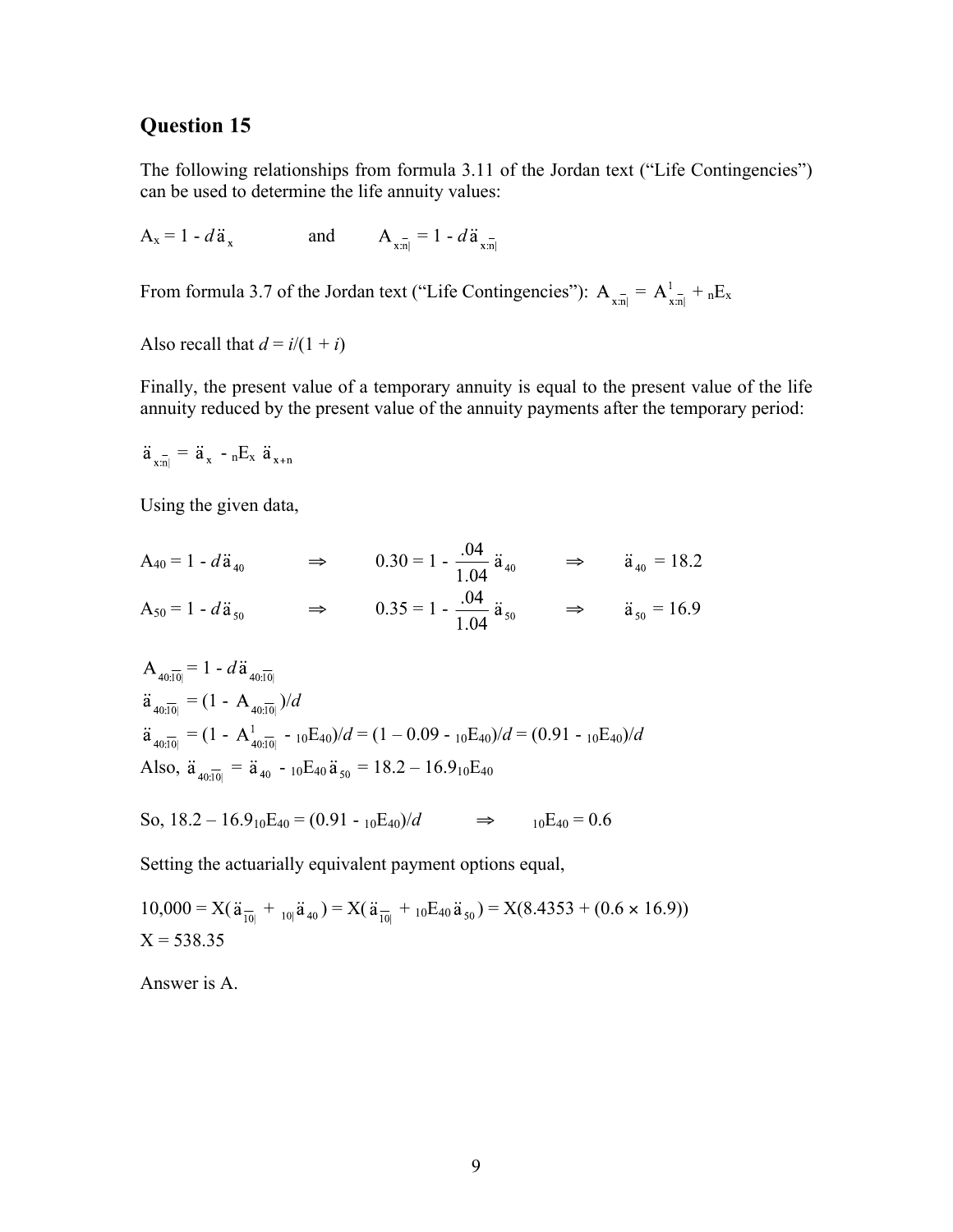Annual retirement benefit at each possible retirement age for the employee:

Age 63:  $$15 \times 23$  years of service  $\times 12 = $4,140$ Age 64:  $$15 \times 24$  years of service  $\times 12 = $4,320$ Age 65:  $$15 \times 25$  years of service  $\times 12 = $4,500$ 

The present value of the benefits for each possible retirement age at age 45 is:

Age 63: \$4,140  $\times$   $\ddot{a}_{63}^{(12)} \times v^{18} = $4,140 \times 10.0 \times .4155 = $17,202$ Age 64:  $$4,320 \times \ddot{a}_{64}^{(12)} \times v^{19} = $4,320 \times 9.5 \times .3957 = $16,240$ Age 65:  $$4,500 \times \ddot{a}_{65}^{(12)} \times v^{20} = $4,500 \times 9.0 \times .3769 = $15,264$ 

The probability of retirement at each age is:

Age 63: 0.2 Age 64:  $0.8 \times 0.3 = 0.24$ Age 65:  $0.8 \times 0.7 \times 1.0 = 0.56$ 

The present value of the benefits at each age must be multiplied by the probability of retirement at that age:

 $X = (\$17,202 \times 0.2) + (\$16,240 \times 0.24) + (\$15,264 \times 0.56) = \$15,886$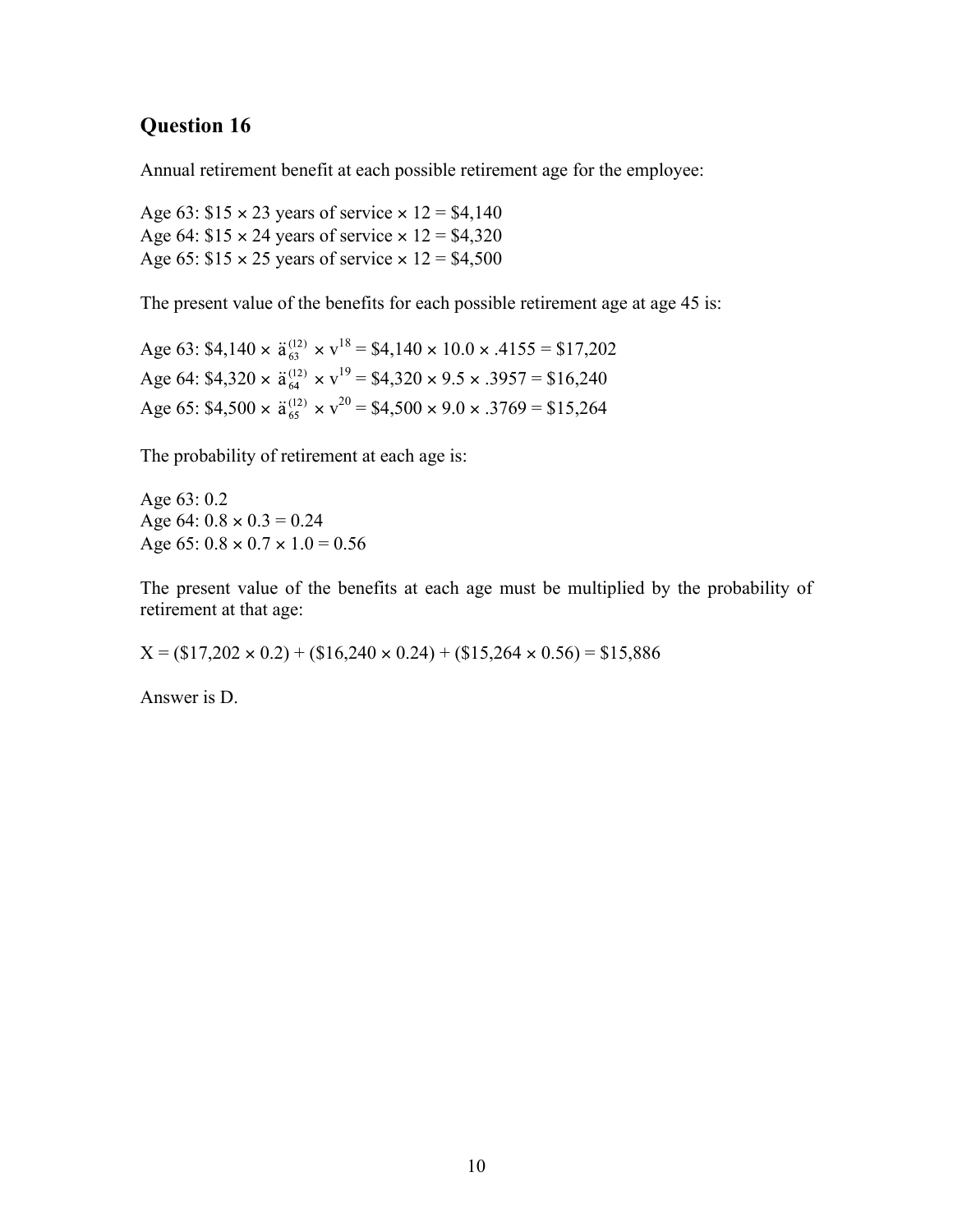$i^{(12)}/12 = .06/12 = .005$ 

The present value of the first year's payments at the beginning of the first year is:

 $2000 a_{\overline{12}1,005} = 23,238$ 

The annual effective rate of interest is:  $i = (1.005)^{12} - 1 = .0617$ 

The present value can be written as:

 $X = 23,238 \times (1 + 1.05v + (1.05v)^{2} + ... + (1.05v)^{19})$ 

Note that 1.05*v* can be evaluated as:

 $1.05v = 1.05/1.0617 = 1/(1.0617/1.05) = 1/1.0111$ 

Therefore, the combination of the interest rate and the salary increases results in an implicit interest rate of 1.11%. The present value is:

 $X = 23,238 \ddot{a}_{\overline{20} | 0111} = 419,338$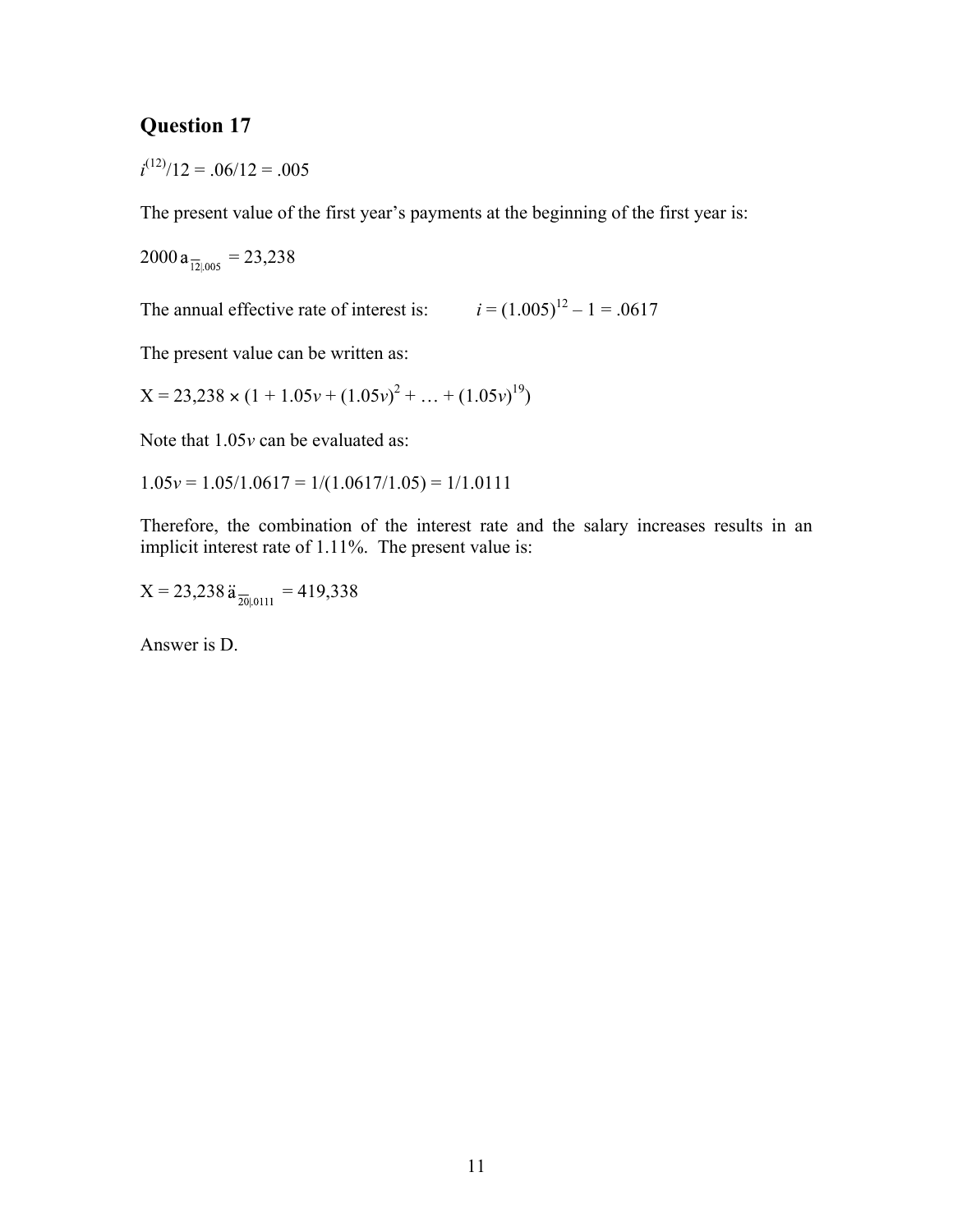Annual interest received from fund A per \$150 invested =  $$150 \times .15 = $22.50$ 

This is invested at the end of each year into fund B. The initial investment into fund B will be at the end of the second year since the first investment into fund A does not occur until the end of the first year. Note that the amount invested into fund B each year increases incrementally since an additional \$150 of principal is invested each year into fund A. There will only be 19 payments into fund B (not 20) since there is no payment in the first year.

$$
X = (\$22.50 \times 1.11^{18}) + (2 \times \$22.50 \times 1.11^{17}) + ... + (19 \times \$22.50)
$$
  
= \\$22.50 (Is)<sub>19,11</sub>  
= \\$22.50 \times 1.11<sup>19</sup> \times (Ia)<sub>19,11</sub>  
= \\$22.50 \times 1.11<sup>19</sup> \times  $\frac{\ddot{a}_{19} - 19v^{19}}{.11}$   
= \\$9,041

Answer is A.

### **Question 19**

Duration is the weighted average of the present value of future payments, with the weighting based upon the time the payment is made. Recall the formula for duration (Macaulay duration):

$$
\overline{d} = \frac{\sum_{t=1}^{n} tv^{t} R_{t}}{\sum_{t=1}^{n} v^{t} R_{t}},
$$
 where  $R_{t}$  represents the payment at time t.

$$
X = \frac{10,000v + 3 \times (20,000v^{3}) + 4 \times (15,000v^{4})}{10,000v + 20,000v^{3} + 15,000v^{4}} = 2.8167
$$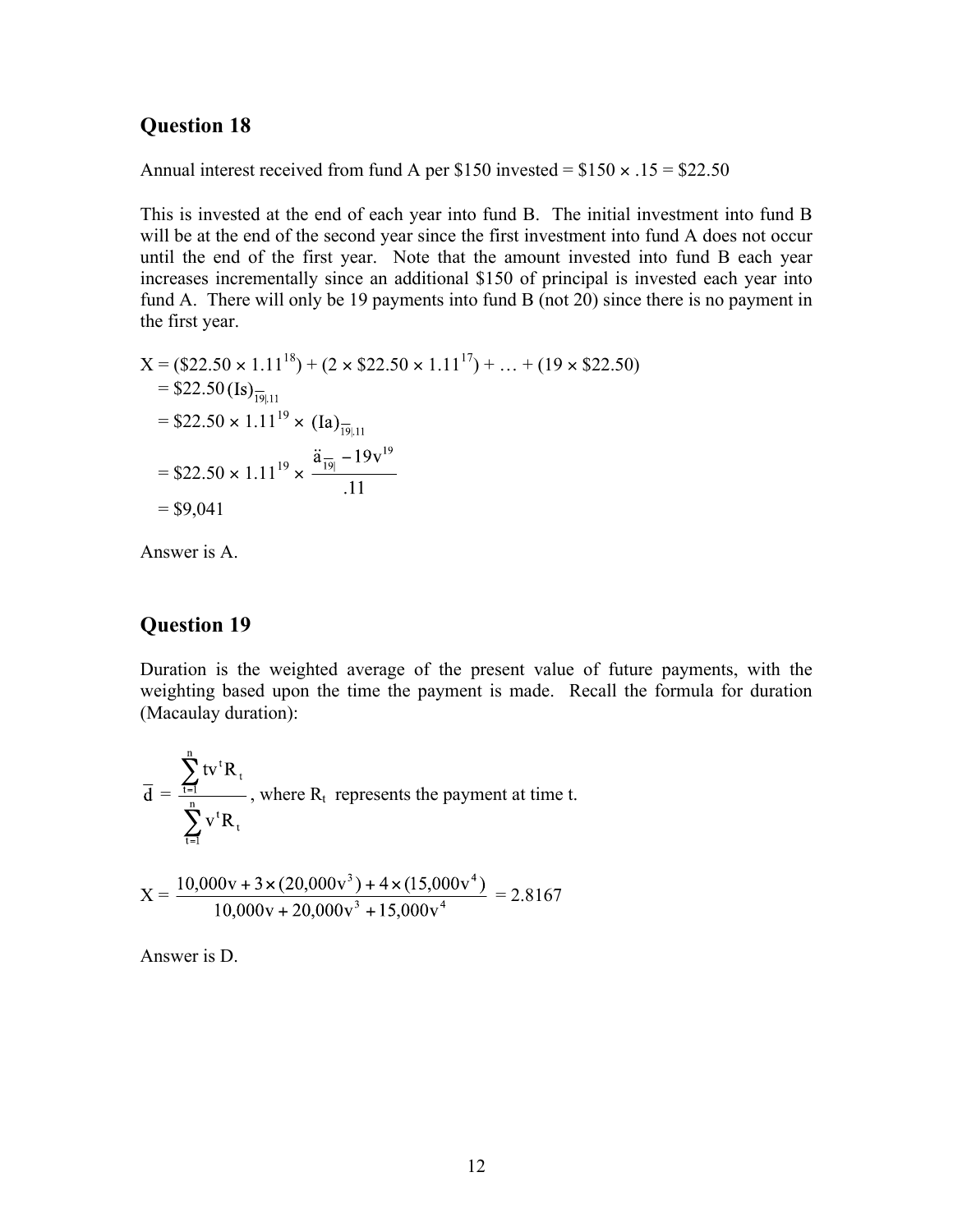$e_x = \frac{e}{2} - \frac{1}{2} = 2 - \frac{1}{2} = 1.5$  $e_{x+1} = \overset{\circ}{e}_{x+1} - \frac{1}{2} = 1.5 - \frac{1}{2} = 1$  $e_x = p_x + 2p_x + 3p_x + ... = p_x(1 + e_{x+1})$ Substituting,

 $1.5 = p_x(1 + 1)$   $\Rightarrow$   $p_x = .75$ 

The probability that neither Smith nor Brown dies in 2005 is:  $p_x \times p_{x+1}$ 

The probability that Brown dies during 2005 is:  $1 - p_{x+1}$ 

Therefore,

```
p_x \times p_{x+1} = 1.5 \times (1 - p_{x+1}) = 1.5 - 1.5 p_{x+1}.75p_{x+1} = 1.5 - 1.5 p_{x+1}p_{x+1} = \frac{2}{3}e_{x+1} = p_{x+1} + 2p_{x+1} + 3p_{x+1} + ... = p_{x+1}(1 + e_{x+2})
```
Substituting,

 $1 = \frac{2}{3}(1 + e_{x+2})$  $e_{x+2} = .5$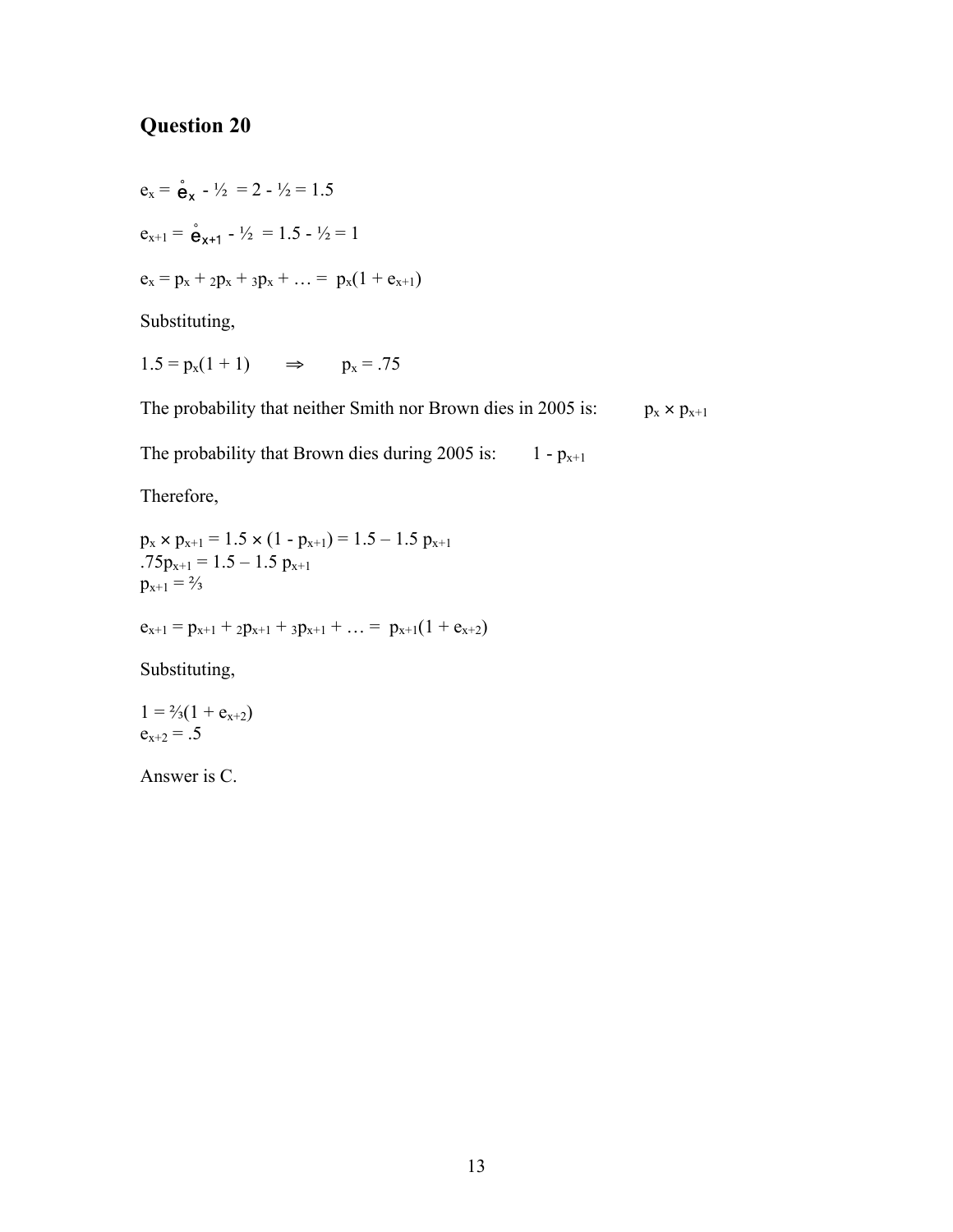The purchase price of a bond is equal to the present value of the redemption amount plus the present value of the future coupon payments. The semi-annual coupon payments of this bond are \$25 ( $\frac{1}{2} \times 5\% \times \$1,000$ ).

Converting the yield rates to semi-annual effective rates:

 $= 1.04^{1/2} - 1 = .0198$  $= 1.06^{1/2} - 1 = .0296$ 

The purchase price at a 4% yield is:

 $1,000 v_{4\%}^{10} + 25 a_{\overline{20}1,0198} = 676 + 410 = 1,086$ 

The premium is the excess of the price of the bond over the redemption amount:

 $X = 1,086 - 1,000 = 86$ 

The purchase price at a 6% yield is:

 $1,000 v_{6\%}^{10} + 25 a_{\overline{20}10296} = 558 + 373 = 931$ 

The discount is the excess of the redemption amount of the bond over the purchase price:

$$
Y = 1,000 - 931 = 69
$$

 $X - Y = 86 - 69 = 17$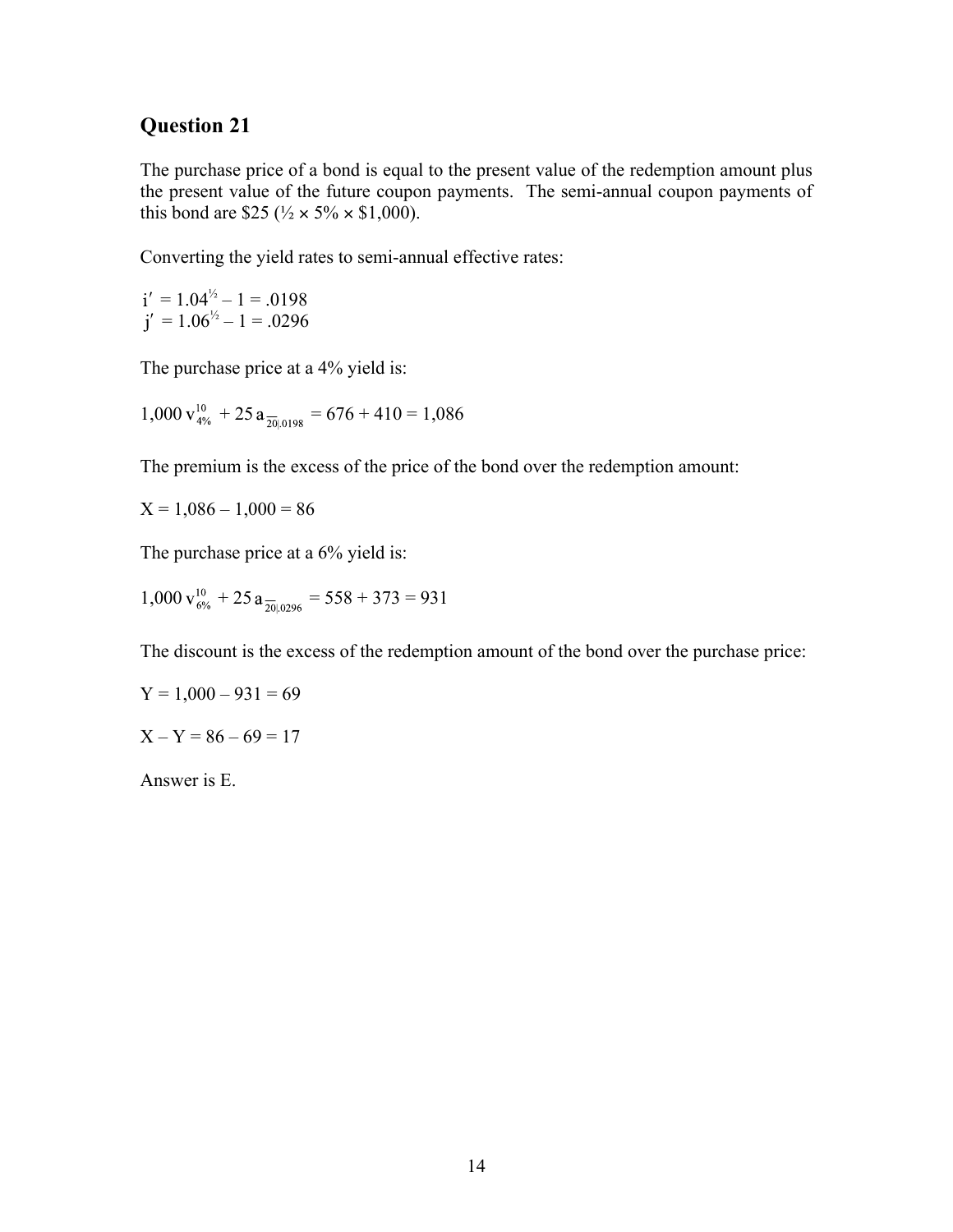- I. As interest rates change, the changes in the present value of the future bond payments (the coupons and the redemption amount) change more drastically the longer the time frame involved. This statement is true.
- II. The amount of the coupon is a fixed future payment that is dependent only on the bond's coupon rate. This coupon amount (like the redemption amount) has no bearing on the bond's sensitivity to interest rate fluctuations. This statement is false.
- III. A bond that is callable sooner rather than later would be less likely to be influenced by a change in interest rates, since the time frame involved in calculating the present value is shorter rather than longer. This statement is false.

Answer is E.

## **Question 23**

 $_{15|15}q_{25} =_{15}p_{25} \times_{15}q_{40} = 0.8108 \times_{15}q_{40} = 0.2027$  $_{15}q_{40} = 0.25$  $_{15}p_{40} = 1 -_{15}q_{40} = 0.75$  $30|10q_{25} = 15p_{25} \times 15p_{25} \times 10q_{55} = 0.8108 \times 0.75 \times 0.2222 = 0.1351$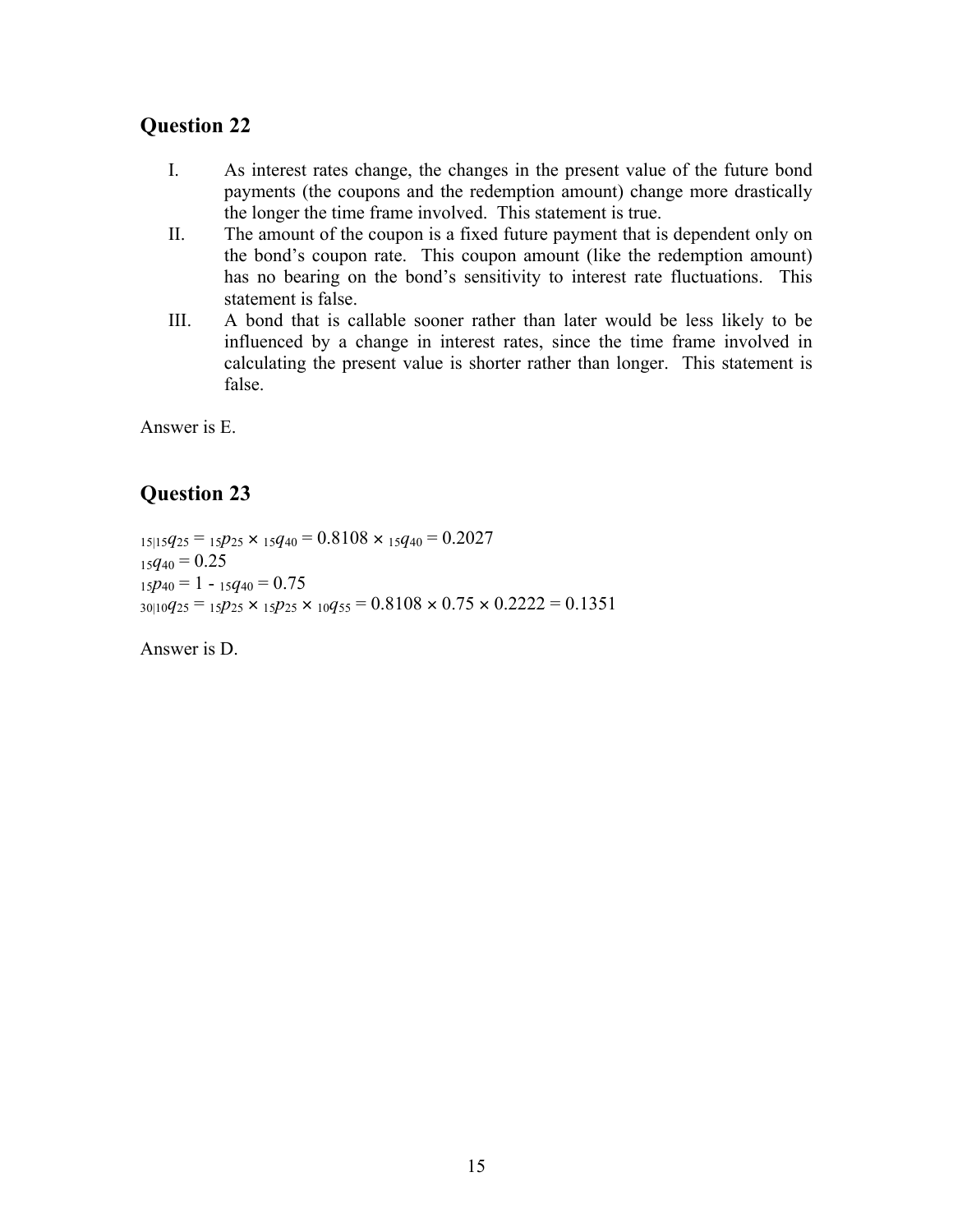$$
\ddot{a}_{55} = \ddot{a}_{55} - \ddot{a}_{55\overline{5}|} \text{ and } \ddot{a}_{55} = 5E_{55}\ddot{a}_{60}
$$
\n
$$
\ddot{a}_{55} - \ddot{a}_{55\overline{5}|} = 5E_{55}\ddot{a}_{60} \implies 11.2751 - 4.3122 = 10.27585E_{55}
$$
\n
$$
\implies 5E_{55} = 0.6776
$$

$$
\ddot{a}_{60} = \ddot{a}_{60} - \ddot{a}_{60\overline{5}} \quad \text{and} \quad \dot{s}_{1}\ddot{a}_{60} = {}_{5}E_{60}\ddot{a}_{65} \n\ddot{a}_{60} - \ddot{a}_{60\overline{5}} = {}_{5}E_{60}\ddot{a}_{65} \quad \Rightarrow \quad 10.2758 - 4.2707 = 9.1301 {}_{5}E_{60} \n\Rightarrow \quad {}_{5}E_{60} = 0.6577
$$

 $_{10}$  $\ddot{a}_{55}$  =  $_{5}E_{55} \times$   $_{5}E_{60} \ddot{a}_{65}$  = 0.6776  $\times$  0.6577  $\times$  9.1301 = 4.0689  $\ddot{a}_{55\overline{10}} = \ddot{a}_{55} -_{10}\dot{a}_{55} = 11.2751 - 4.0689 = 7.2062$ 

Setting the two actuarially equivalent annuities equal,

$$
X(\ddot{a}_{\overline{10}|} + {}_{10|}\ddot{a}_{55}) = 5,000 \ddot{a}_{55} + 2,500 \ddot{a}_{55;\overline{10}|} + 2,500 \ddot{a}_{55;\overline{5}|}
$$
  
\n
$$
X(7.5152 + 4.0689) = 85,172
$$
  
\n
$$
X = 7,352
$$

Answer is A.

#### **Question 25**

The force of interest ( $\delta$ ) during the first year is 0.07 (0.06 + 0.01), and during the second year it is  $0.08$  ( $0.06 + (2 \times 0.01)$ ).

The force of interest can be converted to an annual effective rate of interest by thinking of the force of interest as a nominal annual rate of interest compounded very often (say 100,000 times per year). So, think of  $\delta$  as being  $i^{(100,000)}$ .

For  $\delta_1$  = .07,  $i_1$  =  $(1 + \frac{0.07}{100,000})^{100,000} - 1 = .0725$ For  $\delta_2$  = .08,  $i_2$  = (1 +  $\frac{.08}{100,000}$ )<sup>100,000</sup> - 1 = .0833

The present value of the payments is equal to the loan amount.

 $10,000 = X/1.0725 + 1.1X/(1.0725 \times 1.0833)$   $\Rightarrow$   $X = 5,321$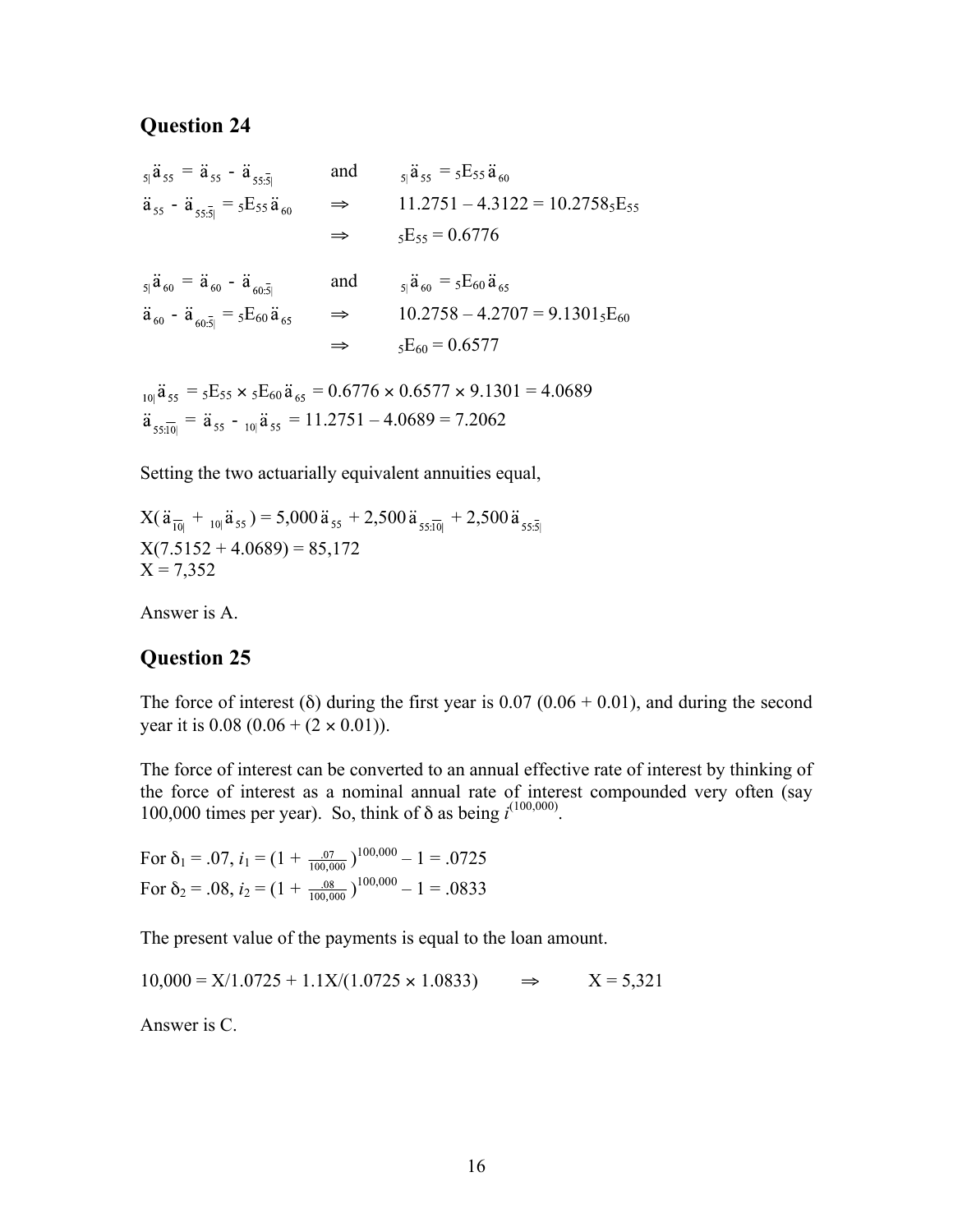The term cost is equal to the present value of the disability benefit if disability occurs during 2005. Disability benefits are only paid if recovery does not occur, and if the disabled life is still alive. The probability of a disabled life **not** recovering in any year is 97% (100% - 3%), and the probability of a disabled life **not** dying in any year is 92%  $(100\% - 8\%)$ .

Y = × \$25,000 × (*v* + *v* 2 + … + *v* 25) = 0.005 × \$25,000 × (*v* + (0.97 × 0.92 × *v* 2 ) + … + (0.97 × 0.92)<sup>24</sup> × *v* 25)) = 0.005 × \$25,000 ÷ (0.97 × 0.92) × ((0.97 × 0.92 × *v*) + (0.97 × 0.92 × *v*) 2 + … + (0.97 × 0.92 × *v*) 25)

Note that  $0.97 \times 0.92 \times v$  can be evaluated as:

 $0.97 \times 0.92 \times v = 0.97 \times 0.92 / 1.07 = 1/(1.07/(0.97 \times 0.92)) = 1/1.1990$ 

The combination of the interest rate and the probabilities results in an implicit interest rate of 19.90%.

 $Y = 0.005 \times $25,000 \div (0.97 \times 0.92) \times a_{\frac{25}{1,1990}} = $696.34$ 

Answer is A.

#### **Question 27**

The termination rate used for all participants with 2 or more years of service is the regular (non-select) rate since the select period is two years. The expected number of terminations during 2005 of the participants with 2 or more years of service is:

 $900 \times q_{40}^{(w)} = 900 \times 0.10 = 90$ 

Of the remaining 810 participants as of 1/1/2006, the expected number of terminations during 2006 is:

 $810 \times q_{41}^{(w)} = 810 \times (0.10 - 0.003) = 78.57$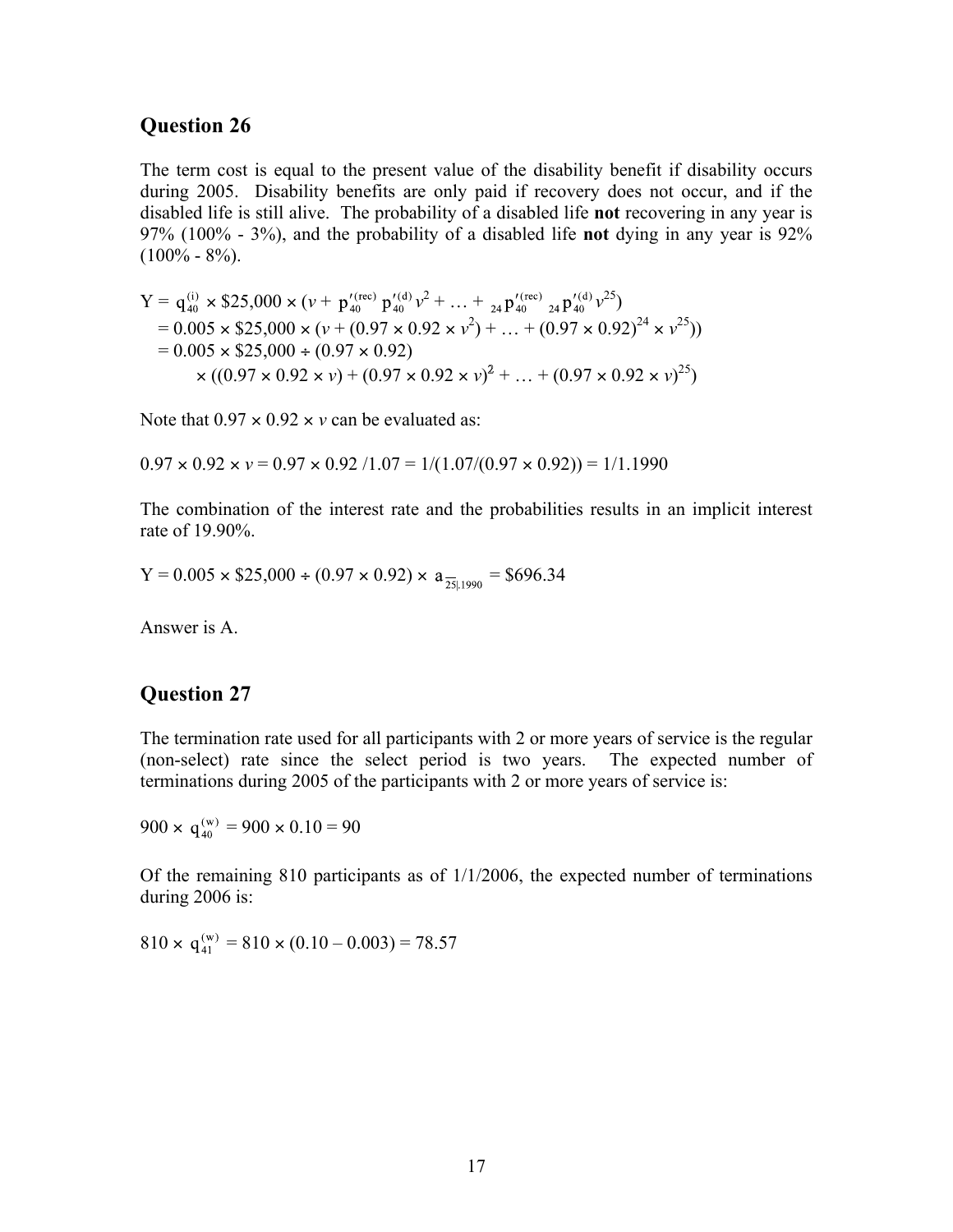For the participants covered under the select table, there are 200 who are age 40. The expected number of terminations from this group during 2006 is:

$$
200 \times (1 - q_{[40]}^{(w)}) \times q_{[40]+1}^{(w)} = 200 \times (1 - q_{[40]}^{(w)}) \times (q_{[40]}^{(w)} - 0.02) = 204 q_{[40]}^{(w)} - 4 - 200 (q_{[40]}^{(w)})^2
$$

There are also 150 participants who are age 41 with one year of service. The expected number of terminations from this group during 2006 is:

$$
150 \times (1 - q_{[40]+1}^{(w)}) \times q_{42}^{(w)} = 150 \times (1 - (q_{[40]}^{(w)} - 0.02)) \times (0.10 - (0.003 \times 2))
$$
  
= 14.1 \times (1.02 - q\_{[40]}^{(w)})  
= 14.382 - 14.1 q\_{[40]}^{(w)}

Since there are a total of 120 expected to terminate in 2006,

 $120 = 78.57 + [204 q_{1401}^{(w)} - 4 - 200 (q_{1401}^{(w)})^2] + [14.382 - 14.1 q_{1401}^{(w)}]$  $-200(q_{1401}^{(w)})^2 + 189.9 q_{1401}^{(w)} - 31.048 = 0$ 

Recall the quadratic formula:

$$
x = \frac{-b \pm \sqrt{b^2 - 4ac}}{2a}
$$

In this case,  $a = -200$ ,  $b = 189.9$ , and  $c = -31.048$ .

Substituting,

$$
q_{[40]}^{(w)} = \frac{-189.9 \pm \sqrt{(189.9)^2 - (4)(-200)(-31.048)}}{(2)(-200)} = 0.2099 \text{ or } 0.7396
$$

Clearly, only  $q_{[40]}^{(w)} = 0.2099$  is a reasonable answer.